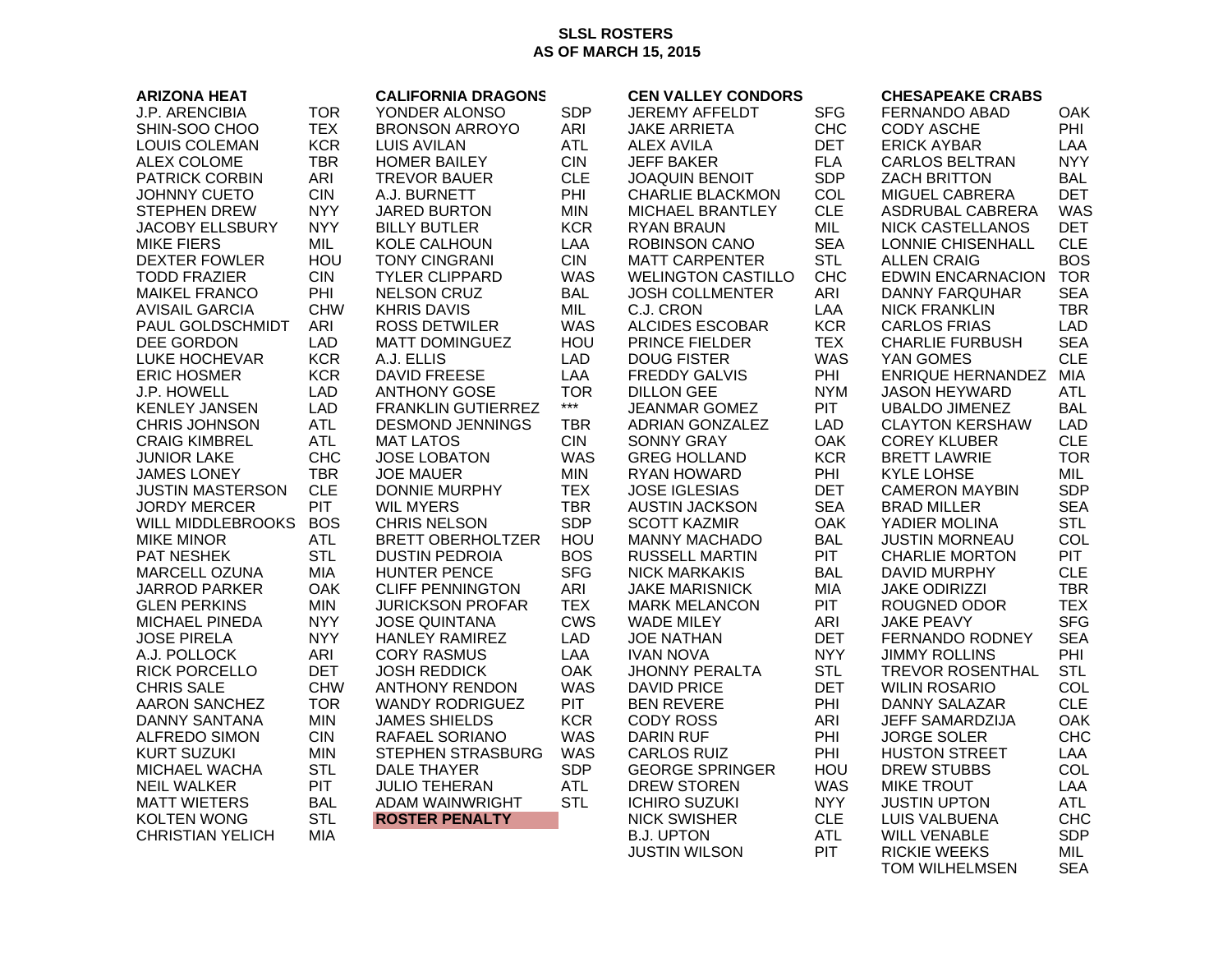## **SLSL ROSTERS AS OF MARCH 15, 2015**

| <b>EMERALD CITY OSPREY</b>               |                   | <b>GALAPAGOS TORTOISES</b> |                   | <b>JACKSON HOLE GUIDES</b> |            | <b>MALIBU WAVE</b>                                 |            |
|------------------------------------------|-------------------|----------------------------|-------------------|----------------------------|------------|----------------------------------------------------|------------|
| <b>JOSE ALTUVE</b>                       | <b>HOU</b>        | <b>DUSTIN ACKLEY</b>       | <b>SEA</b>        | <b>BRANDON BELT</b>        | <b>SFG</b> | <b>GRANT BALFOUR</b>                               | OAK        |
| HENDERSON ALVAREZ                        | MIA               | ARISMENDY ALCANTARA        | <b>CHC</b>        | <b>CRAIG BRESLOW</b>       | <b>BOS</b> | DARWIN BARNEY                                      | <b>CHC</b> |
| PEDRO ALVAREZ                            | <b>PIT</b>        | <b>OSWALDO ARCIA</b>       | MIN               | <b>DOMONIC BROWN</b>       | PHI        | <b>KYLE BLANKS</b>                                 | <b>OAK</b> |
| <b>JAVIER BAEZ</b>                       | <b>CHC</b>        | <b>MOOKIE BETTS</b>        | <b>BOS</b>        | <b>CLAY BUCHHOLZ</b>       | <b>BOS</b> | <b>JAY BRUCE</b>                                   | <b>CIN</b> |
| <b>ADRIAN BELTRE</b>                     | <b>TEX</b>        | <b>BRAD BOXBERGER</b>      | <b>TBR</b>        | <b>STARLIN CASTRO</b>      | <b>CHC</b> | <b>TONY CAMPANA</b>                                | LAA        |
| <b>GREGOR BLANCO</b>                     | <b>SFG</b>        | <b>MATT CAIN</b>           | <b>SFG</b>        | <b>HANK CONGER</b>         | LAA        | D. DAVID CARPENTER                                 | <b>ATL</b> |
| PETER BOURJOS                            | <b>STL</b>        | <b>RUSNEY CASTILLO</b>     | <b>BOS</b>        | <b>JUSTIN DE FRATUS</b>    | PHI        | <b>AROLDIS CHAPMAN</b>                             | <b>CIN</b> |
| JACKIE BRADLEY JR.                       | <b>BOS</b>        | <b>ALEX COBB</b>           | <b>TBR</b>        | RANDALL DELGADO            | ARI        | <b>TYLER CHATWOOD</b>                              | COL        |
| <b>CHRIS CARTER</b>                      | HOU               | <b>NEAL COTTS</b>          | <b>TEX</b>        | JOSH DONALDSON             | <b>OAK</b> | <b>JESSE CRAIN</b>                                 | <b>CHW</b> |
| <b>ANDREW CASHNER</b>                    | <b>SDP</b>        | <b>WADE DAVIS</b>          | <b>KCR</b>        | <b>MARCO ESTRADA</b>       | MIL        | <b>COCO CRISP</b>                                  | OAK        |
| <b>BRANDON CRAWFORD</b>                  | <b>SFG</b>        | DANE DE LA ROSA            | LAA               | <b>JOSE FERNANDEZ</b>      | <b>MIA</b> | <b>CHRIS DENORFIA</b>                              | <b>SDP</b> |
| <b>YU DARVISH</b>                        | <b>TEX</b>        | <b>IAN DESMOND</b>         | <b>WAS</b>        | CARLOS GONZALEZ            | COL        | ODRISAMER DESPAIGNESDP                             |            |
| <b>CHRIS DAVIS</b>                       | <b>BAL</b>        | <b>EDUARDO ESCOBAR</b>     | MIN               | <b>ALEX GORDON</b>         | <b>KCR</b> | <b>DEREK DIETRICH</b>                              | MIA        |
| <b>COREY DICKERSON</b>                   | COL               | <b>ANDRE ETHIER</b>        | LAD               | <b>LUKE GREGERSON</b>      | <b>SDP</b> | <b>LUCAS DUDA</b>                                  | <b>NYM</b> |
| YUNEL ESCOBAR                            | <b>TBR</b>        | <b>MATT GARZA</b>          | MIL               | <b>BRYCE HARPER</b>        | <b>WAS</b> | NATHAN EOVALDI                                     | MIA        |
| <b>DANNY ESPINOSA</b>                    | <b>WAS</b>        | <b>KEVIN GAUSMAN</b>       | <b>BAL</b>        | <b>AARON HILL</b>          | ARI        | <b>MARWIN GONZALEZ</b>                             | HOU        |
| <b>CASEY FIEN</b>                        | <b>MIN</b>        | YASMANI GRANDAL            | <b>SDP</b>        | <b>DREW HUTCHISON</b>      | <b>TOR</b> | <b>ZACK GREINKE</b>                                | LAA        |
| <b>BRETT GARDNER</b>                     | <b>NYY</b>        | <b>GRANT GREEN</b>         | LAA               | <b>ENDER INCIARTE</b>      | ARI        | <b>COLE HAMELS</b>                                 | PHI        |
|                                          |                   |                            |                   |                            | HOU        |                                                    | <b>MIA</b> |
| <b>EVAN GATTIS</b><br><b>JEDD GYORKO</b> | ATL<br><b>SDP</b> | <b>JASON GRILLI</b>        | LAA<br><b>NYY</b> | DALLAS KEUCHEL             | <b>CLE</b> | <b>ADEINY HECHEVARRIA</b><br><b>KELVIN HERRERA</b> | <b>KCR</b> |
|                                          | LAA               | <b>CHASE HEADLEY</b>       |                   | <b>JASON KIPNIS</b>        | <b>NYM</b> |                                                    | <b>BOS</b> |
| <b>JOSH HAMILTON</b>                     |                   | <b>KYLE HENDRICKS</b>      | <b>CHC</b>        | <b>JUAN LAGARES</b>        |            | <b>BROCK HOLT</b>                                  |            |
| <b>CASEY JANSSEN</b>                     | <b>TOR</b>        | <b>DILSON HERRERA</b>      | <b>NYM</b>        | <b>MIKE LEAKE</b>          | <b>CIN</b> | <b>OMAR INFANTE</b>                                | <b>MIA</b> |
| <b>JOHN JASO</b>                         | <b>OAK</b>        | ADAM JONES                 | <b>BAL</b>        | <b>EVAN LONGORIA</b>       | <b>TBR</b> | HISASHI IWAKUMA                                    | <b>SEA</b> |
| <b>ADAM LAROCHE</b>                      | <b>WAS</b>        | <b>JAKE LAMB</b>           | ARI               | <b>DEVIN MESORACO</b>      | <b>CIN</b> | <b>HOWIE KENDRICK</b>                              | LAA        |
| <b>TIM LINCECUM</b>                      | <b>SFG</b>        | <b>JON LESTER</b>          | <b>OAK</b>        | SHELBY MILLER              | <b>STL</b> | <b>IAN KENNEDY</b>                                 | <b>SDP</b> |
| <b>MICHAEL MCKENRY</b>                   | <b>COL</b>        | <b>JED LOWRIE</b>          | OAK               | <b>WIL NIEVES</b>          | PHI        | <b>PAUL KONERKO</b>                                | <b>CWS</b> |
| <b>EDWARD MUJICA</b>                     | <b>BOS</b>        | <b>COLLIN MCHUGH</b>       | HOU               | <b>BOBBY PARNELL</b>       | <b>NYM</b> | <b>JONATHAN LUCROY</b>                             | MIL        |
| <b>MIKE NAPOLI</b>                       | <b>BOS</b>        | <b>ANDREW MILLER</b>       | <b>BAL</b>        | DALTON POMPEY              | <b>TOR</b> | <b>LEONYS MARTIN</b>                               | <b>TEX</b> |
| DIONER NAVARRO                           | <b>TOR</b>        | <b>JESUS MONTERO</b>       | <b>SEA</b>        | ALBERT PUJOLS              | LAA        | <b>VICTOR MARTINEZ</b>                             | <b>DET</b> |
| <b>CHRIS OWINGS</b>                      | ARI               | <b>DEREK NORRIS</b>        | <b>OAK</b>        | RYAN RABURN                | <b>CLE</b> | ANDREW MCCUTCHEN                                   | <b>PIT</b> |
| <b>JOE PANIK</b>                         | <b>SFG</b>        | <b>JOC PEDERSON</b>        | LAD               | <b>JOSE RAMIREZ</b>        | <b>CLE</b> | <b>BRANDON MOSS</b>                                | OAK        |
| <b>BLAKE PARKER</b>                      | <b>CHC</b>        | <b>JOSMIL PINTO</b>        | <b>MIN</b>        | <b>COLBY RASMUS</b>        | <b>TOR</b> | <b>MIKE MOUSTAKAS</b>                              | <b>KCR</b> |
| <b>WILY PERALTA</b>                      | MIL               | <b>BUSTER POSEY</b>        | <b>SFG</b>        | <b>JEAN SEGURA</b>         | MIL        | <b>BRAYAN PENA</b>                                 | <b>DET</b> |
| <b>SALVADOR PEREZ</b>                    | <b>KCR</b>        | A.J. RAMOS                 | MIA               | <b>TYLER SKAGGS</b>        | LAA        | A.J. PIERZYNSKI                                    | <b>CWS</b> |
| <b>TANNER ROARK</b>                      | <b>WAS</b>        | <b>ALEXEI RAMIREZ</b>      | <b>CWS</b>        | <b>DREW SMYLY</b>          | <b>DET</b> | <b>GREGORY POLANCO</b>                             | <b>PIT</b> |
| FRANCISCO RODRIGUEZ MIL                  |                   | <b>ARAMIS RAMIREZ</b>      | MIL               | <b>NICK VINCENT</b>        | <b>SDP</b> | ZACH PUTNAM                                        | <b>CWS</b> |
| <b>HECTOR RONDON</b>                     | <b>CHC</b>        | <b>GARRETT RICHARDS</b>    | LAA               | <b>TAIJUAN WALKER</b>      | <b>SEA</b> | <b>KEVIN QUACKENBUSH</b>                           | <b>SDP</b> |
| PABLO SANDOVAL                           | <b>SFG</b>        | <b>ANTHONY RIZZO</b>       | <b>CHC</b>        | <b>ZACK WHEELER</b>        | <b>NYM</b> | <b>WILSON RAMOS</b>                                | <b>WAS</b> |
| <b>JON SINGLETON</b>                     | HOU               | <b>SERGIO ROMO</b>         | <b>SFG</b>        | <b>TRAVIS WOOD</b>         | <b>CHC</b> | <b>HYUN-JIN RYU</b>                                | <b>LAD</b> |
| <b>JOAKIM SORIA</b>                      | <b>DET</b>        | <b>JUSTIN RUGGIANO</b>     | <b>CHC</b>        | <b>MIKE ZUNINO</b>         | <b>SEA</b> | <b>ANDRELTON SIMMONS</b>                           | <b>ATL</b> |
| <b>ALFONSO SORIANO</b>                   | <b>NYY</b>        | <b>ERVIN SANTANA</b>       | <b>ATL</b>        |                            |            | <b>ERIC SOGARD</b>                                 | OAK        |
| <b>TIM STAUFFER</b>                      | <b>SDP</b>        | MICHAEL SAUNDERS           | <b>SEA</b>        |                            |            | MICHAEL TAYLOR                                     | WAS        |
| PEDRO STROP                              | <b>CHC</b>        | <b>KYLE SEAGER</b>         | <b>SEA</b>        |                            |            | <b>MARK TEIXEIRA</b>                               | <b>NYY</b> |
| <b>DAN STRAILY</b>                       | <b>OAK</b>        | <b>DENARD SPAN</b>         | <b>WAS</b>        |                            |            | <b>MARK TRUMBO</b>                                 | LAA        |
| <b>JUSTIN VERLANDER</b>                  | <b>DET</b>        | <b>GIANCARLO STANTON</b>   | <b>MIA</b>        |                            |            | <b>MATT TUIASOSOPO</b>                             | <b>DET</b> |
| <b>EDINSON VOLQUEZ</b>                   | <b>PIT</b>        | <b>KENNYS VARGAS</b>       | MIN               |                            |            | <b>BRIAN WILSON</b>                                | <b>LAD</b> |
| <b>JORDAN WALDEN</b>                     | ATL               | <b>JORDAN ZIMMERMANN</b>   | <b>WAS</b>        |                            |            | <b>BRAD ZIEGLER</b>                                | ARI        |
| <b>JAYSON WERTH</b>                      | WAS               | <b>BEN ZOBRIST</b>         | TBR               |                            |            | <b>RYAN ZIMMERMAN</b>                              | WAS        |
| <b>ALEX WOOD</b>                         | ATL               |                            |                   |                            |            |                                                    |            |